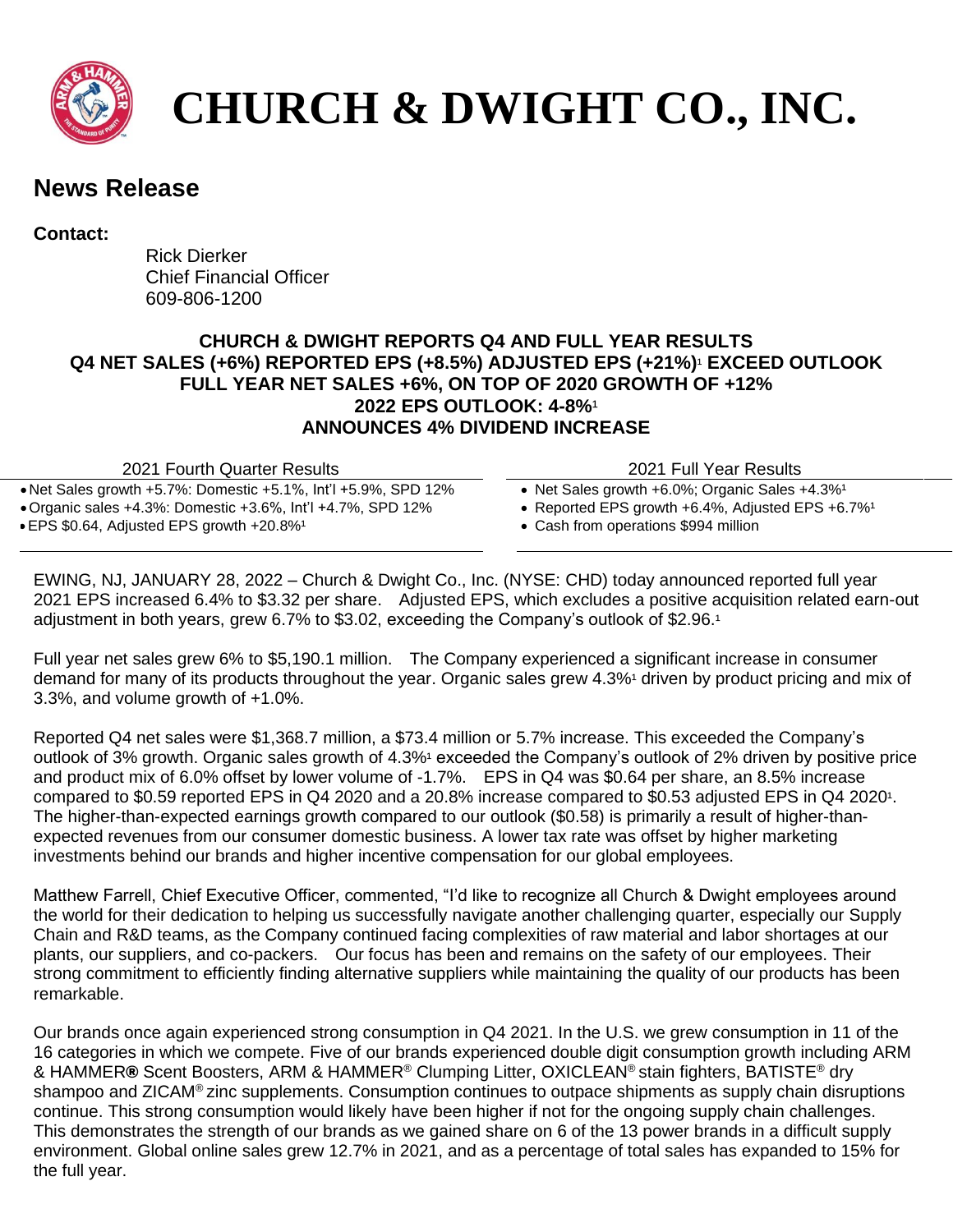Although consumption is higher, case fill rates are well below normal levels. With continued strong consumer demand for our products, we are making significant capital investments in 2022 and 2023 to expand capacity in our factories as well as our supplier network.

The International business had a strong quarter despite a tight international transportation market, with extremely strong and broad-based consumption increases across many countries and brands. Specialty Products organic sales experienced double digit growth primarily due to strength in the animal and food production segment.

Significant inflation of material, component and co-packer costs impacted our gross margin in 2021. Looking forward, we expect higher input costs and transportation costs in 2022. We also expect U.S. labor shortages, which have been recently exacerbated by the Omicron variant, to continue to impact raw material suppliers and third-party manufacturers. However, we expect supply issues to begin to abate in the back half of 2022 for most of our brands. To respond to rising costs, we expect that as of February 2022 we will have taken pricing actions on 80% of our global portfolio of brands. We will continue to analyze additional pricing actions. We remain focused on generating superior results both in the short and long term.

On another front, we closed on the THERABREATH® acquisition in late December. THERABREATH® is the #2 brand in the non-alcohol based oral rinse category in the United States. THERABREATH® is a perfect fit for our Oral Care business, with \$100 million of sales projected for 2022, high gross margins, and the ability to deliver annual sales growth that exceeds our 3% Evergreen growth model thereafter. The non-alcohol rinse sub-category has outgrown the broader mouthwash category and THERABREATH ® has experienced the strongest growth in the subcategory over the past few years. We expect a long runway for growth by leveraging our existing sales force and geographical footprint."

## **Fourth Quarter Review**

**Consumer Domestic** net sales were \$1,041.7 million, a \$50.8 million or 5.1% increase versus prior year driven by household and personal care sales growth. Organic sales increased 3.6%<sup>1</sup> due to positive price and product mix  $(+7%)$ , offset by volume (-3.4%). Growth was led by ARM & HAMMER<sup>®</sup> clumping cat litter, OXICLEAN<sup>®</sup> stain fighter powder, ARM & HAMMER® liquid detergent, BATISTE® dry shampoo, and ARM & HAMMER® scent boosters.

**Consumer International** net sales were \$242 million, a \$13.5 million or a 5.9% increase, primarily driven by the Global Markets Group. Organic sales increased 4.7%<sup>1</sup> due to higher volume (+4.2%). Organic sales growth was driven primarily by FEMFRESH®, VITAFUSION®, STERIMAR®, NAIR®, and OXICLEAN® in the Global Markets Group.

**Specialty Products** net sales were \$85 million, a \$9.1 million or a 12% increase. Organic sales increased primarily due to higher price (9%) and volume (3%). Both dairy and non-dairy sales were up, with a significant contribution due to pricing in reaction to inflationary pressure.

**Gross margin** decreased 50 basis points to 42.5% due to the impact of higher manufacturing costs, net of pricing and productivity.

**Marketing expense** was \$201.1 million, which was flat vs prior year. Marketing expense as a percentage of net sales decreased 90 basis points to 14.7%. Q4 was the highest quarter of the year for marketing spending as we took the opportunity to invest incrementally behind our personal care brands that had stronger fill rates.

**Selling, general, and administrative expense (SG&A)** was \$203.7 million or 14.9% of net sales on a reported basis, a 210 basis points increase, and 50 basis points increase on an adjusted basis. This increase is primarily due to asset write-offs, acquisition costs and higher compensation-related costs.

**Income from Operations** was \$176.4 million or 12.9% of net sales.

**Other Expense** of \$12.3 million declined slightly due to lower interest expense resulting from lower average debt outstanding.

**The effective tax rate** declined to 3.7% compared to 15.1% in 2020. The decrease is due to higher stock option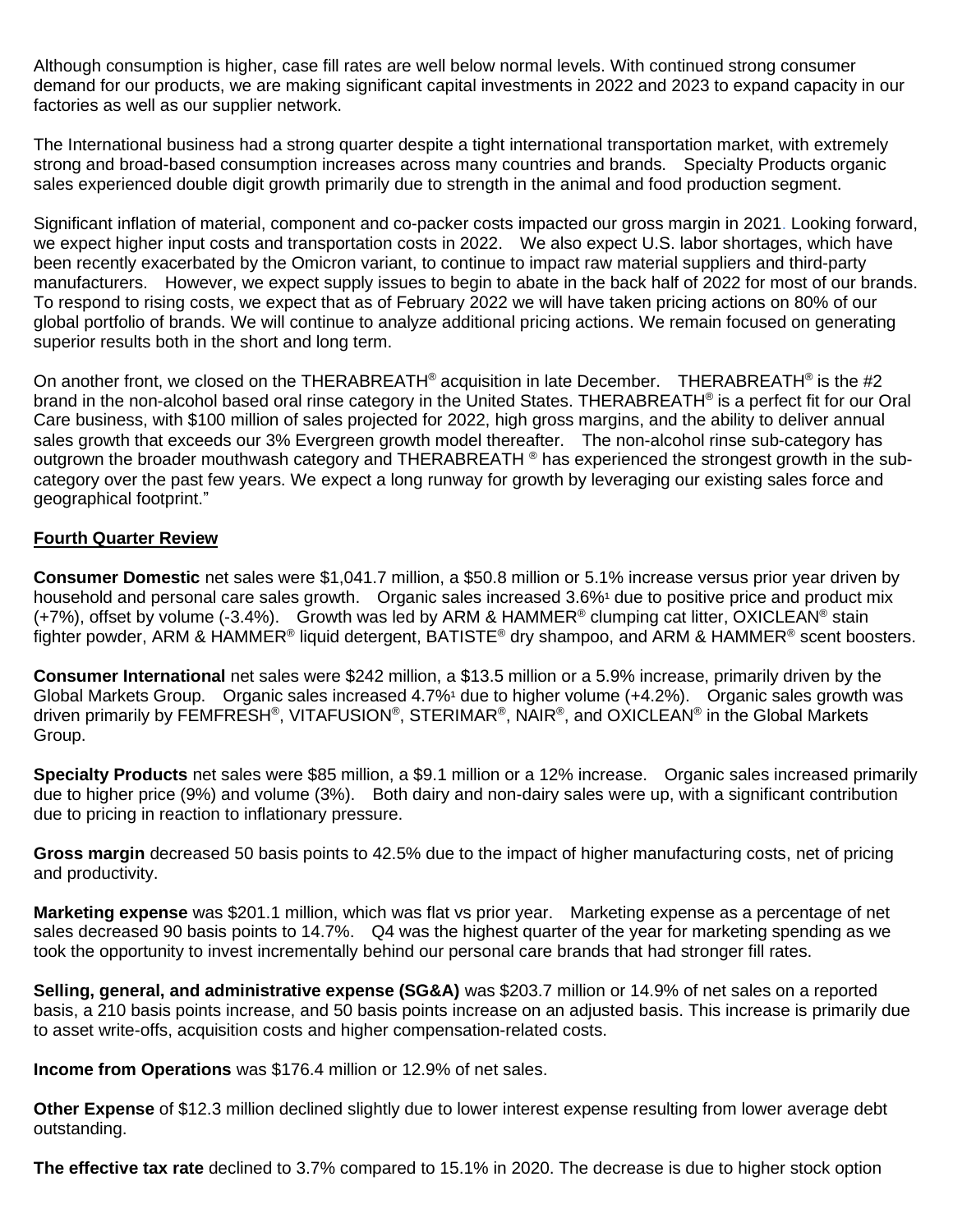exercises. The 2021 full year rate was 19.8% compared to the 2020 full year rate of 19.3%.

## **Operating Cash Flow**

For the full year 2021, cash from operating activities was \$993.8 million, an increase of \$3.5 million due to higher cash earnings offset by an investment in working capital as we continue to build back inventory safety stock levels. Capital expenditures for the full year were \$118.8 million, a \$19.9 million increase from the prior year due to manufacturing capacity investments.

At December 31, 2021, cash on hand was \$240.6 million, while total debt was \$2.56 billion.

#### **4% Dividend Increase and Share Repurchase**

The Company's Board of Directors declared a 4% increase in the quarterly dividend from \$0.2525 to \$0.2625 per share, equivalent to an annual dividend of \$1.05 per share. This raises the annual dividend payout from \$248 million to approximately \$255 million. The quarterly dividend will be payable March 1st, 2022 to stockholders of record at the close of business on February 15th, 2022. This is the 26th consecutive year in which the Company has increased the dividend. The Company has paid a consecutive quarterly dividend for 121 years.

In Q4, the company spent \$445.1 million to repurchase 4.57 million shares of common stock via open market transactions and as part of an ASR (Accelerated Share Repurchase). A total of \$500 million was spent on 5.23 million shares in full year 2021. Currently, the Company has approximately 242 million shares outstanding.

Mr. Farrell commented, "These actions reflect the Company's desire for stockholders to benefit from our strong cash generation and is an indication of our confidence in the continuation of the Company's strong performance. The Company expects to continue to generate significant cash flow. Our robust cash flow enables us to return cash to our stockholders while maintaining significant financial flexibility to aggressively pursue acquisitions."

#### **2022 New Products**

Mr. Farrell commented, "Product innovation continues to be a big driver of our success. We are excited about our new product launches in 2022.

In the Health and Wellbeing portfolio, the VITAFUSION® brand has launched 2 in 1 BI-LAYER GUMMIES, which brings two benefits to the consumer (Multi vitamin + Immune / Beauty), with two flavors and two colors in the same gummy. The VITAFUSION® brand has also launched an Ashwaganda gummy line. The ZICAM® brand is launching the first immune supplement gummies for daily and nighttime immune support with Zinc + Vitamins C&D. We are also launching several TROJAN® condom varieties targeting an expanding consumer niche, including TROJAN® ULTRAFIT TM condoms, and TROJAN<sup>®</sup> BARESKIN RAW TM condoms.

In Specialty Hair care, the BATISTE<sup>®</sup> brand is launching a Leave-in Hair Mask, which nourishes the hair and moisturizes without any rinsing needed. Additionally, FLAWLESS® continues to capitalize on the At-Home Beauty and self-care trends with a FLAWLESS® Bikini line.

In the fabric care portfolio, we are entering a new segment with ARM & HAMMER<sup>®</sup> Baby Hypoallergenic Detergent, which has zero preservatives, phosphates or dyes. It is EPA Safer Choice certified and gentler on baby's skin.

In the personal care portfolio we are launching SPINBRUSH<sup>®</sup> CLEAR AND CLEAN ™, an innovative gender-neutral toothbrush that allows the consumer to see the movement of the toothbrush mechanism creating a dynamic consumer experience. We are launching the first Kid's toothpaste with 100% natural ARM & HAMMER® baking soda with a fruity bubble flavor, combining baking soda which is good for oral health and a great flavor".

#### **Outlook for 2022**

Mr. Farrell stated, "The Company is exiting 2021 with strong momentum. Our categories on average grew 6% in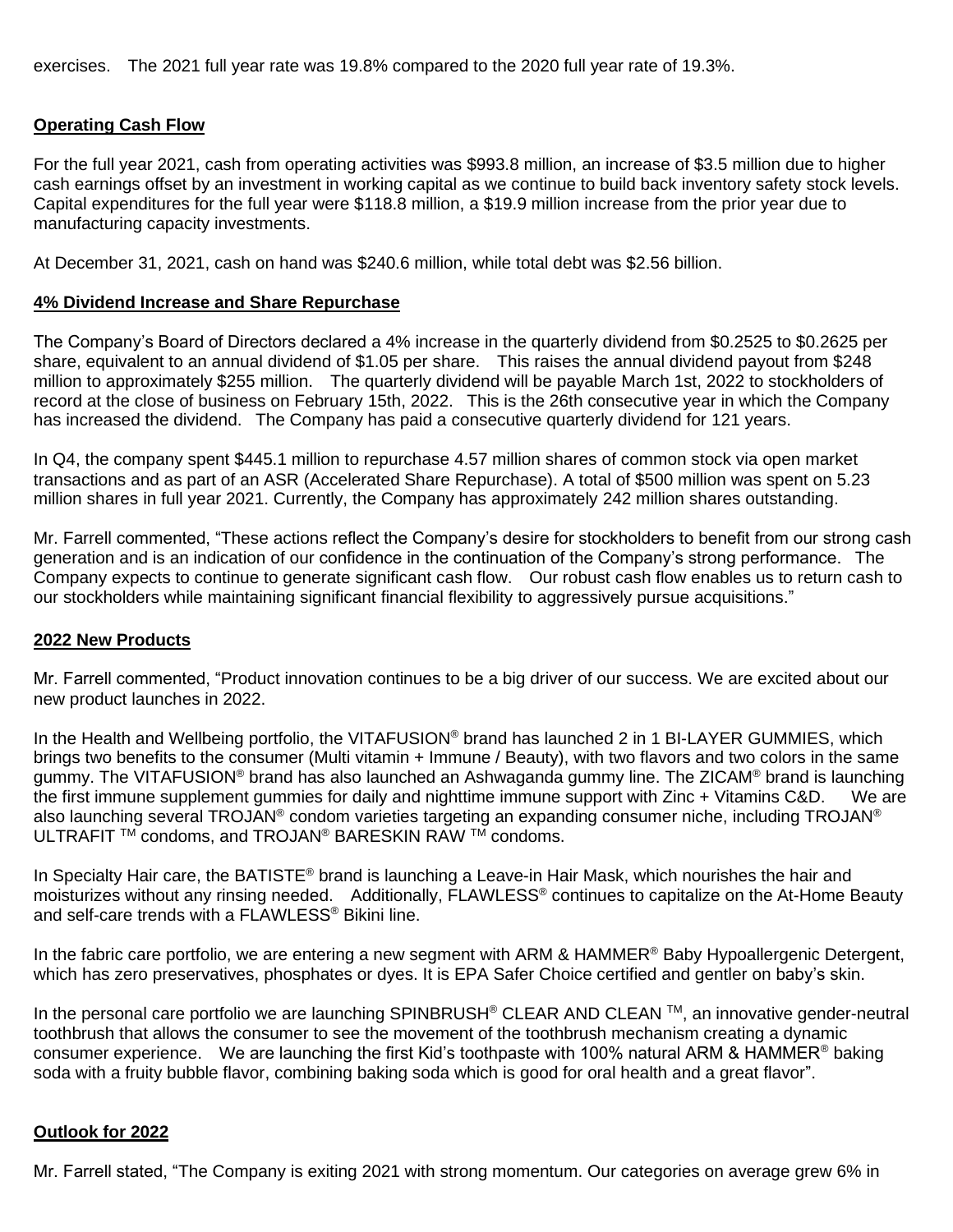2021, our brands are gaining share in many categories despite supply chain disruptions, and we are investing behind our brands and in capacity for the long term. We expect 2022 to be another strong year for our brands. We expect full year 2022 reported sales growth to be approximately 5%-8% and organic sales growth to be approximately 3%-6% after posting 4.3% organic growth in 2021.<sup>1</sup>

In 2022, we expect several categories to remain at elevated consumption levels, including gummy vitamins, laundry, laundry additives, hair growth supplements, and cat litter. Continuing the trend that we saw in 2021 with respect to gummy vitamins, household penetration is increasing, and existing households are consuming more vitamins".

Mr. Farrell continued, "We expect incremental cost inflation of \$155 million versus 2021. We are committed to offsetting inflation with price. In 2022, we expect to experience higher inflation at a faster rate than our price increases take effect. However, as we enter 2023, we expect inflation to be fully offset by previously announced price increases plus anticipated incremental price actions in 2022.

We estimate full year EPS of \$3.14 to \$3.26, an increase of 4%-8% compared to prior year adjusted EPS<sup>1</sup>, driven by operating income growth (10%+) offset by a significant increase in our effective tax rate. The 2022 effective tax rate is expected to be approximately 23%, an increase of 320 basis points. Both the EPS range (4%-8%) and the Net Sales range (5%-8%) are influenced by the timing of supply chain improvements. This reflects continued strong business performance in-line with our Evergreen model.

We expect full year reported gross margin to be down versus 2021, as we expect inflation to be partially offset by pricing and productivity. To the extent supply chain issues abate in the second half of 2022, we would expect promotional levels to normalize back to historical levels. Marketing spend in dollars is expected to increase in 2022.

We expect operating profit margin expansion of 60 to 70 basis points compared to prior year adjusted operating margin, which exceeds the targets of our Evergreen model.<sup>1</sup> Cash flow from operations is expected to be approximately \$920 million as we increase safety stock inventory levels<sup>2</sup>. We expect the THERABREATH ® brand to be fully integrated by the end of 2022 and we continue to pursue accretive acquisitions that meet our strict criteria.

For Q1, we expect reported sales growth of approximately 3-4%, organic sales growth of approximately 1-2%<sup>1</sup>, and the largest gross margin contraction of the year as we experience higher inflation ahead of the latest round of price increases (30% of the announced 80% pricing increases goes into effect late February). As a result we expect EPS of \$0.75 per share, a 9.6% decrease over last year's adjusted Q1 EPS.<sup>1</sup>"

<sup>1</sup> See non-GAAP reporting reconciliations included at the end of this release. Except for organic sales, the Company's 2022 outlook does not include adjustments from reported amounts.

<sup>2</sup> The Company's 2022 cash flow from operations outlook does not include any operating cash flow impact from the settlement of hedges related to anticipated debt issuances since the value of the hedges are highly dependent on interest rate movements which we are unable to provide without unreasonable effort.

Church & Dwight Co., Inc. (NYSE: CHD) will host a conference call to discuss fourth quarter and year end 2021 results on January 28, 2022 at 10:00 a.m. (ET). The presentation will broadcast online at [investor.churchdwight.com/investors/news-events.](http://investor.churchdwight.com/investors/news-events) Click on Church & Dwight Co., Inc. Analyst Day 2022 to register for the webcast. For "listen only", dial 877-322-9846 within the U.S. and Canada, or 631-291-4539 internationally, using access code 6747988. A replay will be available two hours after the call and until February 4, 2022 at 855- 859-2056 using the same access code.

Church & Dwight Co., Inc. (NYSE: CHD) founded in 1846, is the leading U.S. producer of sodium bicarbonate, popularly known as baking soda. The Company manufactures and markets a wide range of personal care, household, and specialty products under recognized brand names such as ARM & HAMMER®, TROJAN®, OXICLEAN®, SPINBRUSH®, FIRST RESPONSE®, NAIR®, ORAJEL®, XTRA®, L'IL CRITTERS® and VITAFUSION®, BATISTE®, WATERPIK®, FLAWLESS®, ZICAM® and THERABREATH®. These fourteen key brands represent approximately 80% of the Company's products sales. For more information, visit the Company's website.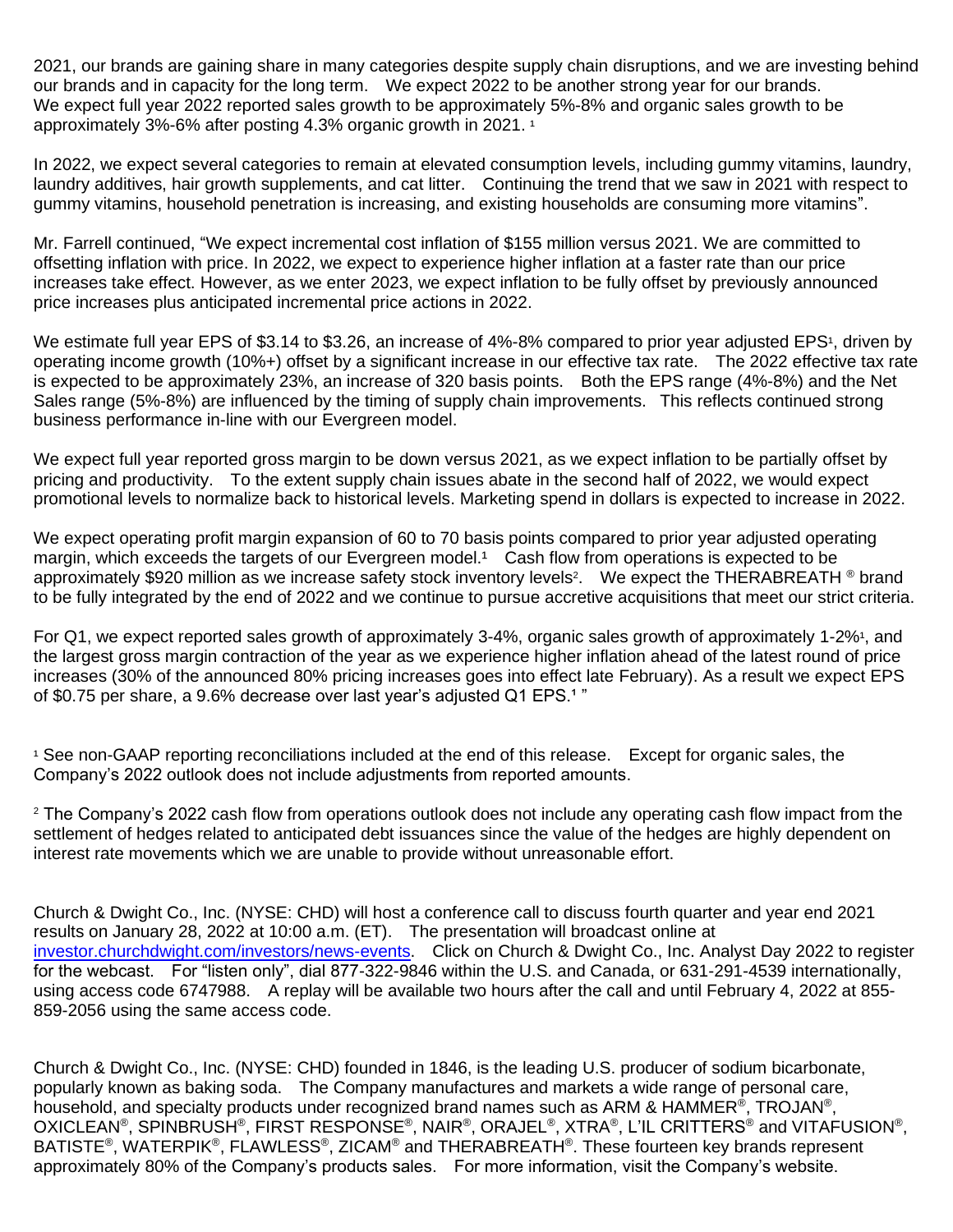Church & Dwight has a strong heritage of commitment to people and the planet. In the early 1900's, we began using recycled paperboard for all packaging of household products. Today, virtually all our paperboard packaging is from certified, sustainable sources. In 1970, the ARM & HAMMER® brand introduced the first nationally distributed, phosphate-free detergent. That same year, Church & Dwight was honored to be the sole corporate sponsor of the first annual Earth Day. In 2020, our continued progress earned public recognition, including the 2020 Newsweek's Most Sustainable Companies list, the EPA's Green Power Partnership Top 100 list, the 2020 Forbes Magazine: Americas Best-in-State Employer Award and the FTSE4Good Index Series.

For more information, see the Church & Dwight 2020 Sustainability Report at: <https://churchdwight.com/responsibility/>

**This press release contains forward-looking statements, including, among others, statements relating to net sales and earnings growth; the impact of the COVID-19 pandemic and the Company's response; gross margin changes; trade, marketing, and SG&A spending; sufficiency of cash flows from operations; earnings per share; cost savings programs; consumer demand and spending; the effects of competition; the effect of product mix; volume growth, including the effects of new product launches into new and existing categories; the impact of acquisitions (including earn-outs); and capital expenditures. Other forward-looking statements in this release may be identified by the use of such terms as "may," "could," "expect," "intend," "believe," "plan," "estimate," "forecast," "project," "anticipate," "to be," "to make" or other comparable terms. These statements represent the intentions, plans, expectations and beliefs of the Company, and are based on assumptions that the Company believes are reasonable but may prove to be incorrect. In addition, these statements are subject to risks, uncertainties and other factors, many of which are outside the Company's control and could cause actual results to differ materially from such forward-looking statements. Factors that could cause such differences include a decline in market growth, retailer distribution and consumer demand (as a result of, among other things, political, economic and marketplace conditions and events); including those relating to the outbreak of contagious diseases; other impacts of the COVID-19 pandemic and its impact on the Company's operations, customers, suppliers, employees, and other constituents, and market volatility and impact on the economy (including causing recessionary conditions), resulting from global, nationwide or local or regional outbreaks or increases in infections, new variants, and the risk that the Company will not be able to successfully execute its response plans with respect to the pandemic or localized outbreaks and the corresponding uncertainty; the impact of regulatory changes or policies associated with the COVID-19 pandemic, including continuing or renewed shutdowns of retail and other businesses in various jurisdictions; the impact of continued shifts in consumer behavior, including accelerating shifts to online shopping; unanticipated increases in raw material and energy prices or other inflationary pressures; delays and increased costs in manufacturing or distribution; increases in transportation costs; labor shortages; the impact of price increases for our products; the impact of supply chain disruptions; the impact of inclement weather on raw material and transportation costs; adverse developments affecting the financial condition of major customers and suppliers; changes in marketing and promotional spending; growth or declines in various product categories and the impact of customer actions in response to changes in consumer demand and the economy, including increasing shelf space of private label products; consumer and competitor reaction to, and customer acceptance of, new product introductions and features; the Company's ability to maintain product quality and characteristics at a level acceptable to our customers and consumers; disruptions in the banking system and financial markets; foreign currency exchange rate fluctuations; implications of the United Kingdom's withdrawal from the European Union; transition to, and shifting economic policies in the United States; potential changes in export/import and trade laws, regulations and policies of the United States and other countries, including any increased trade restrictions or tariffs, including the actual and potential effect of tariffs on Chinese goods imposed by the United States; increased or changing regulation regarding the Company's products in the United States and other countries where it or its suppliers operate; market volatility; issues relating to the Company's information technology and controls; the impact of natural disasters, including those related to climate change, on the Company and its customers and suppliers, including third party information technology service providers; the integration of acquisitions or divestiture of assets; the outcome of contingencies, including litigation, pending regulatory proceedings and environmental matters; and changes in the regulatory environment.**

**For a description of additional factors that could cause actual results to differ materially from the forward-**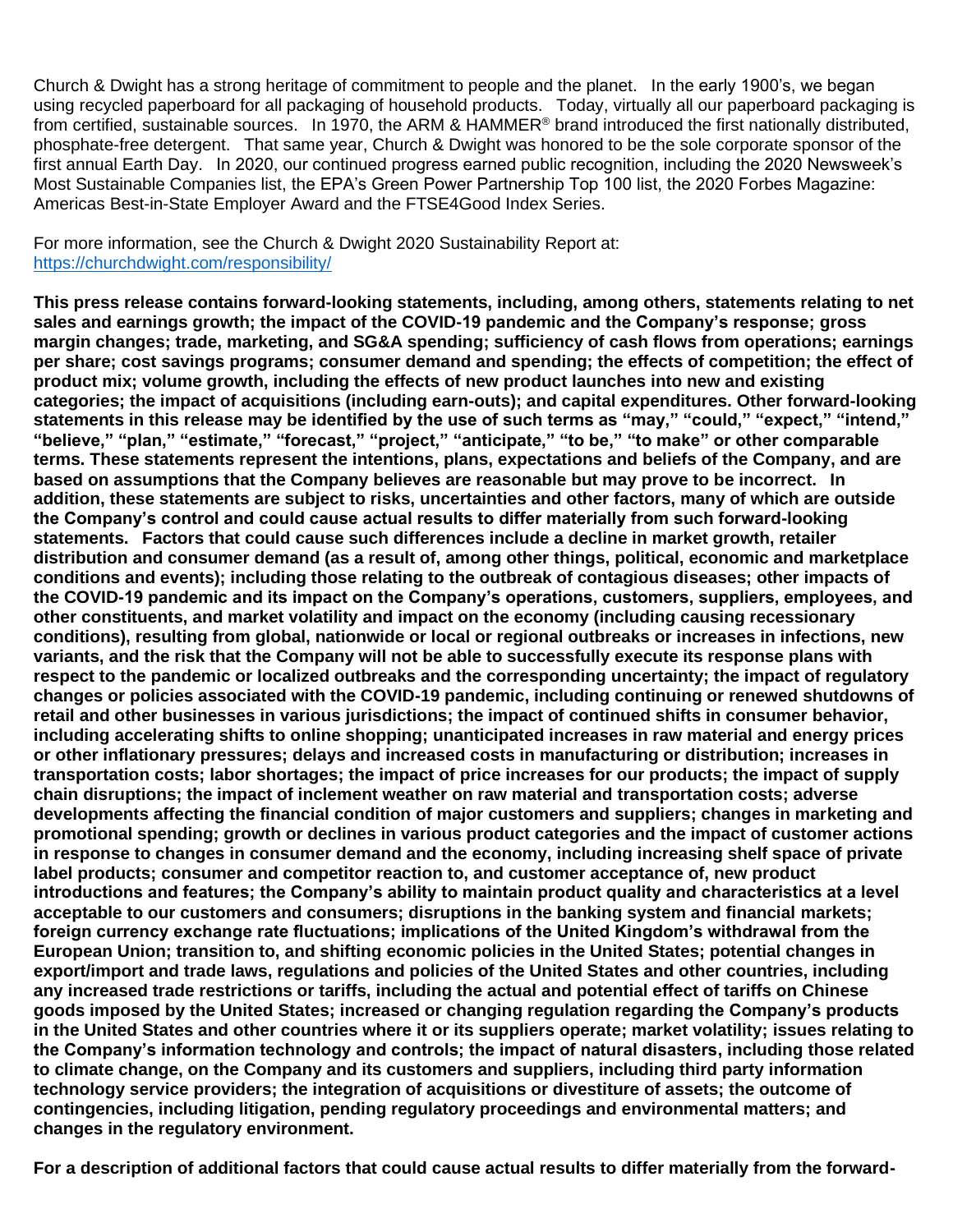**looking statements, please see Item 1A, "Risk Factors" in the Company's annual report on Form 10-K and quarterly reports on Form 10-Q. The Company undertakes no obligation to publicly update any forwardlooking statements, whether as a result of new information, future events or otherwise, except as required by the U.S. federal securities laws. You are advised, however, to consult any further disclosures the Company makes on related subjects in its filings with the United States Securities and Exchange Commission.**

**This press release also contains non-GAAP financial information. Management uses this information in its internal analysis of results and believes that this information may be informative to investors in gauging the quality of the Company's financial performance, identifying trends in its results and providing meaningful period-to-period comparisons. The Company has included reconciliations of these non-GAAP financial measures to the most directly comparable financial measure calculated in accordance with GAAP. See the end of this press release for these reconciliations. These non-GAAP financial measures should not be considered in isolation or as a substitute for the comparable GAAP measures. In addition, these non-GAAP financial measures may not be the same as similar measures provided by other companies due to potential differences in methods of calculation and items being excluded. They should be read in connection with the Company's financial statements presented in accordance with GAAP.**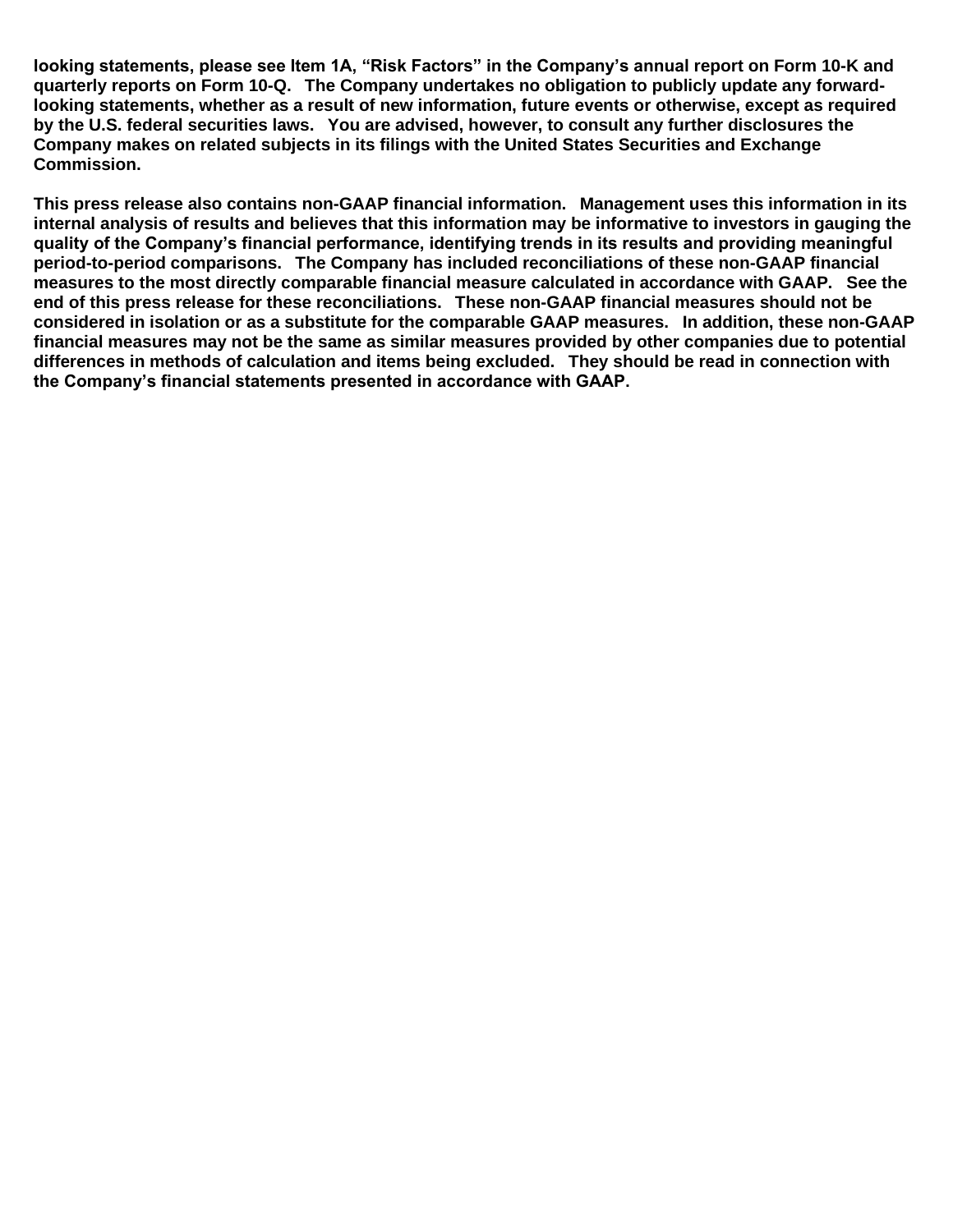# **CHURCH & DWIGHT CO., INC. AND SUBSIDIARIES**

Condensed Consolidated Statements of Income (Unaudited)

|                                               | <b>Three Months Ended</b> |              |                |              |    | <b>Twelve Months Ended</b> |                |              |  |
|-----------------------------------------------|---------------------------|--------------|----------------|--------------|----|----------------------------|----------------|--------------|--|
|                                               |                           | December 31, |                | December 31, |    | December 31,               |                | December 31, |  |
| (In millions, except per share data)          |                           | 2021         |                | 2020         |    | 2021                       | 2020           |              |  |
| <b>Net Sales</b>                              | \$                        | 1,368.7      | \$             | 1,295.3      | \$ | 5,190.1                    | $\mathfrak{L}$ | 4,895.8      |  |
| Cost of sales                                 |                           | 787.5        |                | 737.9        |    | 2,926.6                    |                | 2,681.6      |  |
| <b>Gross Profit</b>                           |                           | 581.2        |                | 557.4        |    | 2,263.5                    |                | 2,214.2      |  |
| Marketing expenses                            |                           | 201.1        |                | 201.6        |    | 577.7                      |                | 591.2        |  |
| Selling, general and administrative expenses  |                           | 203.7        |                | 165.2        |    | 606.7                      |                | 593.3        |  |
| <b>Income from Operations</b>                 |                           | 176.4        |                | 190.6        |    | 1,079.1                    |                | 1,029.7      |  |
| Equity in earnings of affiliates              |                           | 2.0          |                | 1.2          |    | 9.4                        |                | 6.7          |  |
| Other income (expense), net                   |                           | (14.3)       |                | (14.9)       |    | (56.8)                     |                | (62.6)       |  |
| Income before Income Taxes                    |                           | 164.1        |                | 176.9        |    | 1,031.7                    |                | 973.8        |  |
| Income taxes                                  |                           | 6.0          |                | 26.7         |    | 204.2                      |                | 187.9        |  |
| <b>Net Income</b>                             | \$                        | 158.1        | $\mathfrak{S}$ | 150.2        | S  | 827.5                      | \$             | 785.9        |  |
| Net Income per share - Basic                  |                           | 0.65         | \$             | 0.61         |    | 3.38                       | \$             | 3.18         |  |
| Net Income per share - Diluted                |                           | 0.64         | \$             | 0.59         |    | 3.32                       | \$             | 3.12         |  |
| Dividends per share                           | \$                        | 0.25         | \$             | 0.24         | \$ | 1.01                       | $\mathfrak{L}$ | 0.96         |  |
| Weighted average shares outstanding - Basic   |                           | 244.1        |                | 247.9        |    | 244.9                      |                | 246.8        |  |
| Weighted average shares outstanding - Diluted |                           | 248.7        |                | 253.0        |    | 249.6                      |                | 252.2        |  |

# **CHURCH & DWIGHT CO., INC. AND SUBSIDIARIES**

Condensed Consolidated Balance Sheets (Unaudited)

| (Dollars in millions)                             | Dec. 31, 2021 | Dec. 31, 2020 |                |         |
|---------------------------------------------------|---------------|---------------|----------------|---------|
| <b>Assets</b>                                     |               |               |                |         |
| <b>Current Assets</b>                             |               |               |                |         |
| Cash and Cash Equivalents                         | \$            | 240.6         | \$             | 183.1   |
| <b>Accounts Receivable</b>                        |               | 405.5         |                | 398.8   |
| Inventories                                       |               | 535.4         |                | 495.4   |
| <b>Other Current Assets</b>                       |               | 51.9          |                | 35.1    |
| <b>Total Current Assets</b>                       |               | 1,233.4       |                | 1,112.4 |
| Property, Plant and Equipment (Net)               |               | 652.7         |                | 612.8   |
| Equity Investment in Affiliates                   |               | 9.1           |                | 9.1     |
| Trade Names and Other Intangibles                 |               | 3,494.3       |                | 3,110.2 |
| Goodwill                                          |               | 2,274.5       |                | 2,229.6 |
| <b>Other Long-Term Assets</b>                     |               | 332.5         |                | 340.4   |
| <b>Total Assets</b>                               | \$            | 7,996.5       | S              | 7,414.5 |
| <b>Liabilities and Stockholders' Equity</b>       |               |               |                |         |
| <b>Short-Term Debt</b>                            | \$            | 252.8         | $\mathfrak{L}$ | 351.4   |
| Current portion of Long-Term debt                 |               | 699.4         |                |         |
| <b>Other Current Liabilities</b>                  |               | 1,123.0       |                | 1,037.2 |
| <b>Total Current Liabilities</b>                  |               | 2,075.2       |                | 1,388.6 |
| Long-Term Debt                                    |               | 1,610.7       |                | 1,812.5 |
| <b>Other Long-Term Liabilities</b>                |               | 1,077.4       |                | 1,193.0 |
| Stockholders' Equity                              |               | 3,233.2       |                | 3,020.4 |
| <b>Total Liabilities and Stockholders' Equity</b> | \$            | 7,996.5       | \$             | 7,414.5 |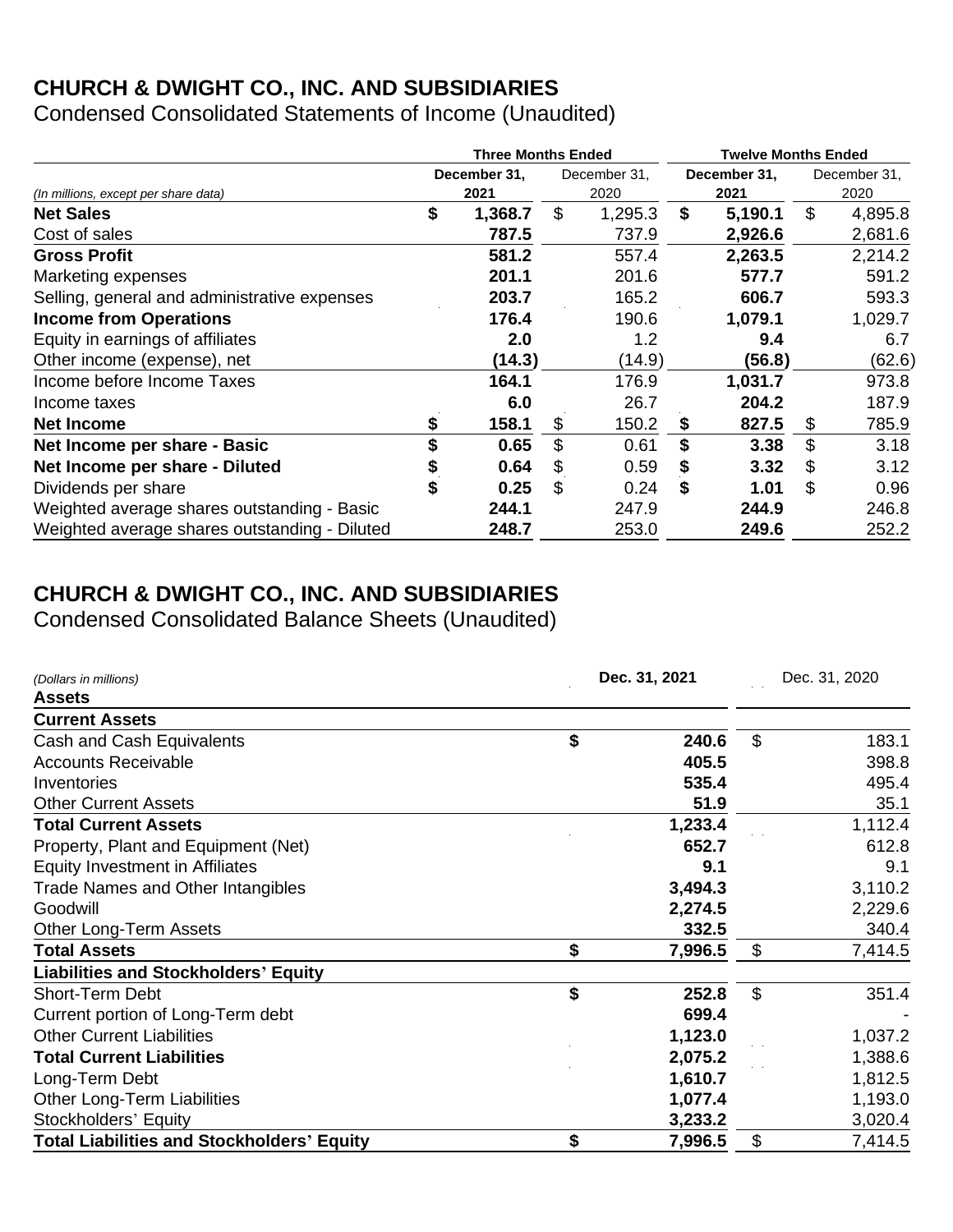# **CHURCH & DWIGHT CO., INC. AND SUBSIDIARIES**

Condensed Consolidated Statements of Cash Flow (Unaudited)

|                                                          | <b>Twelve Months Ended</b> |              |    |         |  |  |
|----------------------------------------------------------|----------------------------|--------------|----|---------|--|--|
|                                                          | December 31,               | December 31, |    |         |  |  |
| (Dollars in millions)                                    |                            | 2021         |    |         |  |  |
| <b>Net Income</b>                                        | \$                         | 827.5        | \$ | 785.9   |  |  |
| Depreciation and amortization                            |                            | 219.1        |    | 189.7   |  |  |
| Change in fair value of business acquisition liabilities |                            | (98.0)       |    | (93.7)  |  |  |
| Deferred income taxes                                    |                            | 20.3         |    | 25.7    |  |  |
| Non-cash compensation                                    |                            | 23.7         |    | 21.5    |  |  |
| Gain on sale of assets                                   |                            |              |    | (3.0)   |  |  |
| Other                                                    |                            | 18.5         |    | 4.9     |  |  |
| <b>Subtotal</b>                                          |                            | 1,011.1      |    | 931.0   |  |  |
| Changes in assets and liabilities:                       |                            |              |    |         |  |  |
| Accounts receivable                                      |                            | 2.4          |    | (13.4)  |  |  |
| Inventories                                              |                            | (29.1)       |    | (61.9)  |  |  |
| Other current assets                                     |                            | (6.1)        |    | (10.2)  |  |  |
| Accounts payable and accrued expenses                    |                            | 47.5         |    | 168.0   |  |  |
| Income taxes payable                                     |                            | (16.0)       |    | 12.2    |  |  |
| Other                                                    |                            | (16.0)       |    | (35.4)  |  |  |
| Net cash from operating activities                       |                            | 993.8        |    | 990.3   |  |  |
| Capital expenditures                                     |                            | (118.8)      |    | (98.9)  |  |  |
| Acquisition                                              |                            | (556.0)      |    | (512.7) |  |  |
| Proceeds from sale of assets                             |                            |              |    | 7.0     |  |  |
| Other                                                    |                            | (7.2)        |    | (3.5)   |  |  |
| Net cash (used in) investing activities                  |                            | (682.0)      |    | (608.1) |  |  |
| Net change in long-term debt                             |                            | 499.2        |    |         |  |  |
| Net change in short-term debt                            |                            | (98.5)       |    | 99.0    |  |  |
| Payment of cash dividends                                |                            | (247.5)      |    | (237.3) |  |  |
| Proceeds from stock option exercises                     |                            | 98.7         |    | 93.0    |  |  |
| Purchase of treasury stock                               |                            | (500.0)      |    | (300.0) |  |  |
| Payment of business acquisition liabilities              |                            |              |    | (14.5)  |  |  |
| Deferred financing and other                             |                            | (4.0)        |    | (0.3)   |  |  |
| Net cash (used in) financing activities                  |                            | (252.1)      |    | (360.1) |  |  |
| F/X impact on cash                                       |                            | (2.3)        |    | 5.3     |  |  |
| Net change in cash and cash equivalents                  | \$                         | 57.4         | \$ | 27.4    |  |  |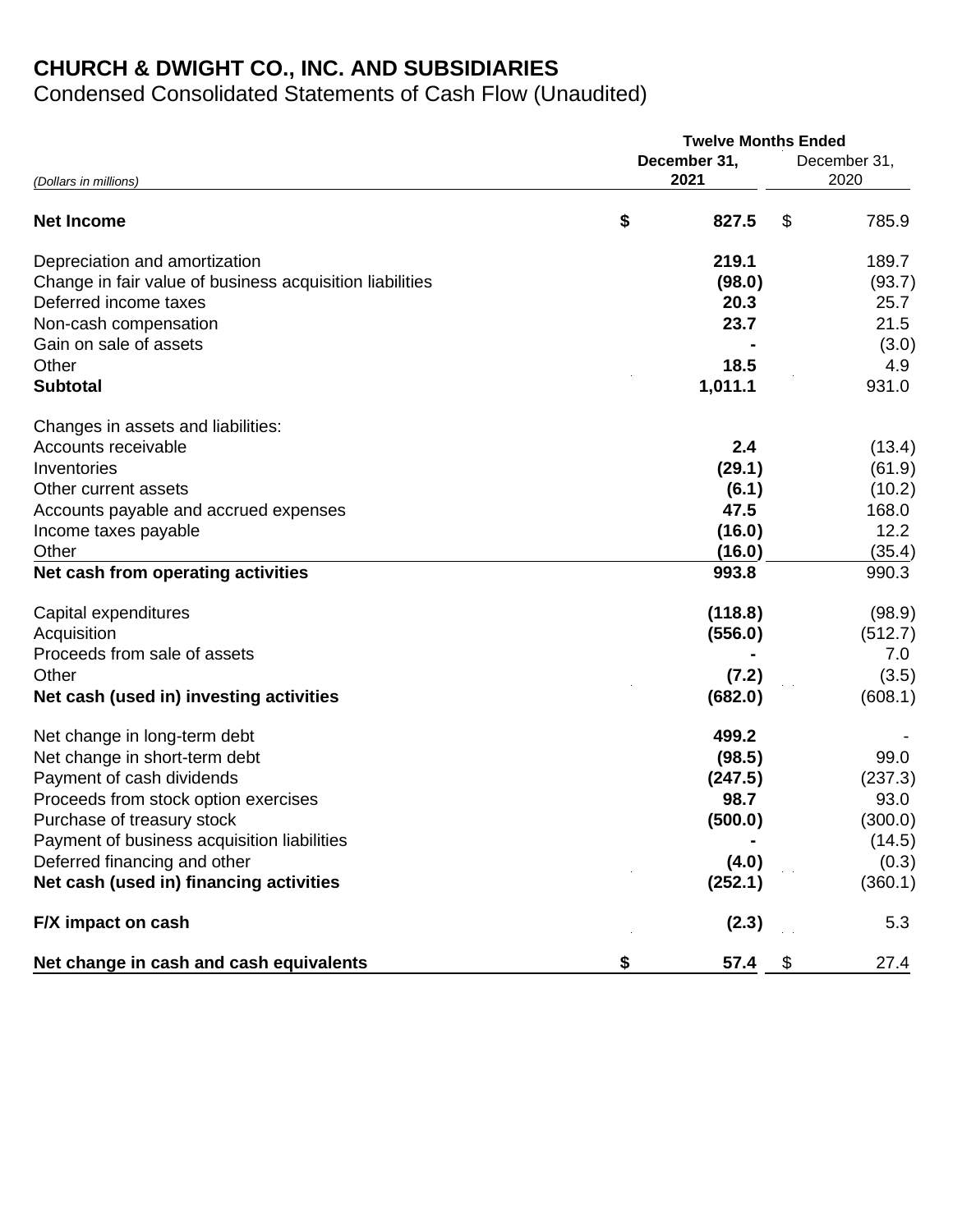#### **2021 and 2020 Product Line Net Sales**

|                                    |            | <b>Percent</b> |               |         |
|------------------------------------|------------|----------------|---------------|---------|
|                                    | 12/31/2021 | 12/31/2020     | Change        |         |
| <b>Household Products</b>          | \$         | 549.3          | \$<br>498.1   | 10.3%   |
| <b>Personal Care Products</b>      |            | 492.4          | 492.8         | $-0.1%$ |
| <b>Consumer Domestic</b>           | \$         | 1,041.7        | \$<br>990.9   | 5.1%    |
| <b>Consumer International</b>      |            | 242.0          | 228.5         | 5.9%    |
| <b>Total Consumer Net Sales</b>    | \$         | 1,283.7        | \$<br>1,219.4 | 5.3%    |
| <b>Specialty Products Division</b> |            | 85.0           | 75.9          | 12.0%   |
| <b>Total Net Sales</b>             | \$         | 1,368.7        | \$<br>1,295.3 | 5.7%    |
|                                    |            | <b>Percent</b> |               |         |
|                                    |            | 12/31/2021     | 12/31/2020    | Change  |
| <b>Household Products</b>          | \$         | 2,103.0        | \$<br>2,038.5 | 3.2%    |
| <b>Personal Care Products</b>      |            | 1,838.9        | 1,729.1       | 6.4%    |
| <b>Consumer Domestic</b>           | \$         | 3,941.9        | \$<br>3,767.6 | 4.6%    |
| <b>Consumer International</b>      |            | 912.2          | 828.2         | 10.1%   |
| <b>Total Consumer Net Sales</b>    | \$         | 4,854.1        | \$<br>4,595.8 | 5.6%    |
| <b>Specialty Products Division</b> |            | 336.0          | 300.0         | 12.0%   |
| <b>Total Net Sales</b>             | \$         | 5,190.1        | \$<br>4,895.8 | 6.0%    |

## **Non-GAAP Measures:**

The following discussion addresses the non-GAAP measures used in this press release and reconciliations of these non-GAAP measures to the most directly comparable GAAP measures. These non-GAAP financial measures should not be considered in isolation from or as a substitute for the comparable GAAP measures. The following non-GAAP measures may not be the same as similar measures provided by other companies due to differences in methods of calculation and items and events being excluded.

#### **Organic Sales Growth:**

This press release provides information regarding organic sales growth, namely net sales growth excluding the effect of acquisitions, divestitures and foreign exchange rate changes. Management believes that the presentation of organic sales growth is useful to investors because it enables them to assess, on a consistent basis, sales trends related to products that were marketed by the Company during the entirety of relevant periods, excluding the impact of acquisitions, divestitures, and foreign exchange rate changes that are out of the control of, and do not reflect the performance of the Company and management.

## **Adjusted Selling, General, and Administrative Expense (SG&A):**

This press release also presents adjusted SG&A, namely, SG&A calculated in accordance with GAAP, as adjusted to exclude significant one-time items that are not indicative of the Company's period-to-period performance. We believe that this metric provides investors a useful perspective of underlying business trends and results and provides useful supplemental information regarding our year over year SG&A expense.

#### **Adjusted Income from Operations:**

This press release also presents adjusted income from operations, namely income from operations calculated in accordance with GAAP, as adjusted to exclude significant one-time items that are not indicative of the Company's period-to-period performance. We believe that this metric provides investors a useful perspective of underlying business trends and results and provides useful supplemental information regarding our year over year income from operations.

## **Adjusted EPS:**

This press release also presents adjusted earnings per share, namely, EPS calculated in accordance with GAAP, as adjusted to exclude significant one-time items that are not indicative of the Company's period-to-period performance. We believe that this metric provides investors a useful perspective of underlying business trends and results and provides useful supplemental information regarding our year over year EPS growth.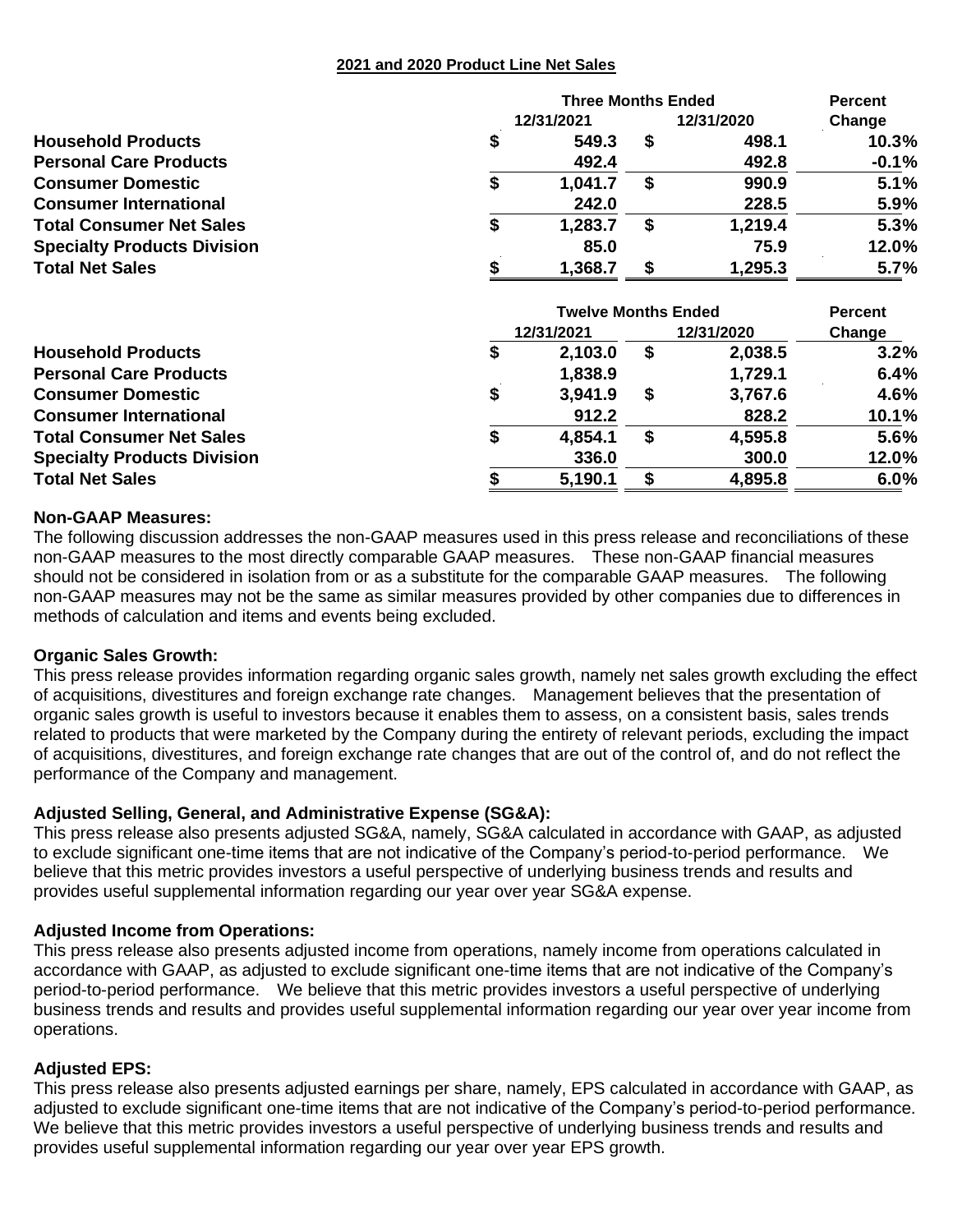## **CHURCH & DWIGHT CO., INC.**

**Organic Sales**

|                              | Three Months Ended 12/31/2021  |                              |                                    |                                         |                                     |  |  |
|------------------------------|--------------------------------|------------------------------|------------------------------------|-----------------------------------------|-------------------------------------|--|--|
|                              | <b>Total</b><br>Company        | Worldwide<br><b>Consumer</b> | <b>Consumer</b><br><b>Domestic</b> | <b>Consumer</b><br><b>International</b> | <b>Specialty</b><br><b>Products</b> |  |  |
| <b>Reported Sales Growth</b> | 5.7%                           | 5.3%                         | 5.1%                               | 5.9%                                    | 12.0%                               |  |  |
| Less:                        |                                |                              |                                    |                                         |                                     |  |  |
| <b>Acquisitions</b>          | 1.2%                           | 1.3%                         | 1.5%                               | $0.0\%$                                 | 0.0%                                |  |  |
| Add:                         |                                |                              |                                    |                                         |                                     |  |  |
| FX / Other                   | $-0.2%$                        | $-0.2%$                      | 0.0%                               | $-1.2%$                                 | 0.0%                                |  |  |
| <b>Divestitures</b>          | 0.0%                           | 0.0%                         | 0.0%                               | 0.0%                                    | 0.0%                                |  |  |
| <b>Organic Sales Growth</b>  | 4.3%                           | 3.8%                         | 3.6%                               | 4.7%                                    | 12.0%                               |  |  |
|                              | Twelve Months Ended 12/31/2021 |                              |                                    |                                         |                                     |  |  |
|                              | <b>Total</b>                   | Worldwide                    | <b>Consumer</b>                    | <b>Consumer</b>                         | <b>Specialty</b>                    |  |  |
|                              | Company                        | <b>Consumer</b>              | <b>Domestic</b>                    | <b>International</b>                    | <b>Products</b>                     |  |  |
| <b>Reported Sales Growth</b> | 6.0%                           | 5.6%                         | 4.6%                               | 10.1%                                   | 12.0%                               |  |  |
| Less:                        |                                |                              |                                    |                                         |                                     |  |  |
| <b>Acquisitions</b>          | 0.8%                           | 0.9%                         | 1.0%                               | 0.0%                                    | 0.0%                                |  |  |
| Add:                         |                                |                              |                                    |                                         |                                     |  |  |
| FX / Other                   | $-0.9%$                        | $-0.9%$                      | 0.0%                               | $-5.1%$                                 | $0.0\%$                             |  |  |
| <b>Divestitures</b>          | 0.0%                           | 0.0%                         | 0.0%                               | $0.0\%$                                 | 0.0%                                |  |  |
| <b>Organic Sales Growth</b>  | 4.3%                           | 3.8%                         | 3.6%                               | 5.0%                                    | 12.0%                               |  |  |